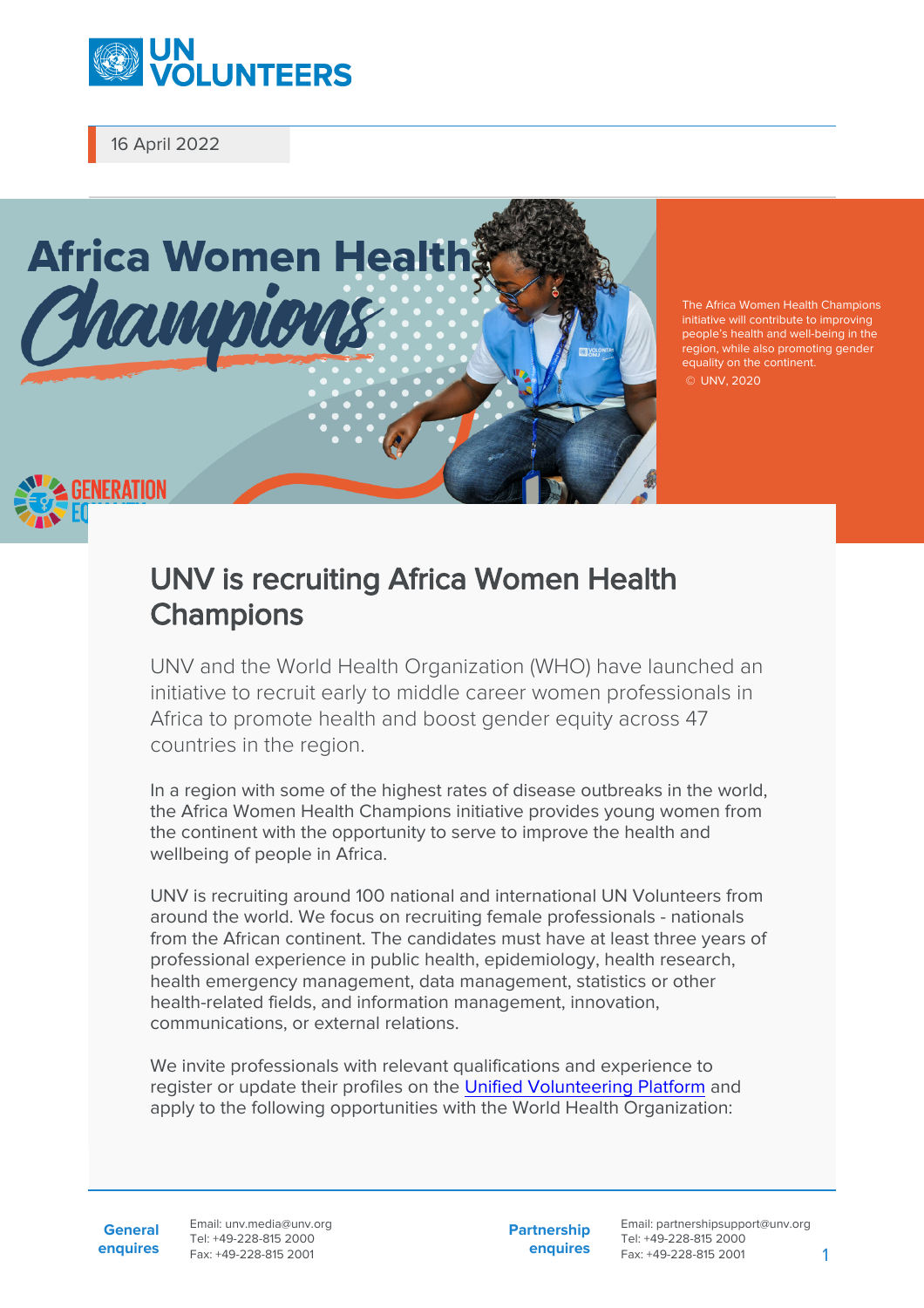

[External Relations and Partnerships Officer,](https://app.unv.org/opportunities/1688855532810496) Comoro Islands

[External Relations and Partnerships Officer,](https://app.unv.org/opportunities/1688828000085248) Equatorial Guinea

[External Relations and Partnerships Officer,](https://app.unv.org/opportunities/1688827599790336) Ethiopia

[External Relations and Partnerships Officer,](https://app.unv.org/opportunities/1688753998585088) Nigeria

[Resource Mobilization, External Relations and Partnerships Officer](https://app.unv.org/opportunities/1689520919342336), South Sudan

[Communications Officer](https://app.unv.org/opportunities/1688996149874944), Botswana

[Communications Officer](https://app.unv.org/opportunities/1689355461071104), Central African Republic

[Communications Officer](https://app.unv.org/opportunities/1688661113027840), Niger

[Communications Officer](https://app.unv.org/opportunities/1689877180383488), Rwanda

[Training Officer](https://app.unv.org/opportunities/1688760967740672), Congo

[Training Officer](https://app.unv.org/opportunities/1688843798514944), Kenya

[Training Officer](https://app.unv.org/opportunities/1688932748545280), Senegal

[Training Officer](https://app.unv.org/opportunities/1689273188961536), South Africa

## Other opportunities with WHO

[Strategic Health Information Officer,](https://app.unv.org/opportunities/1689260590677248) Botswana

[Strategic Health Information Officer,](https://app.unv.org/opportunities/1689011843867904) Cameroon

[Strategic Health Information Officer,](https://app.unv.org/opportunities/1688414521029888) Comoro Islands

[Strategic Health Information Officer,](https://app.unv.org/opportunities/1688994343117056) Côte d'Ivoire

[Strategic Health Information Officer,](https://app.unv.org/opportunities/1689001583176960) Malawi

[Strategic Health Information Officer,](https://app.unv.org/opportunities/1688992254504192) Mauritania

[Strategic Health Information Officer,](https://app.unv.org/opportunities/1689446646817024) Namibia

[Strategic Health Information Officer,](https://app.unv.org/opportunities/1689005569123584) Niger

**General enquires** **Partnership enquires**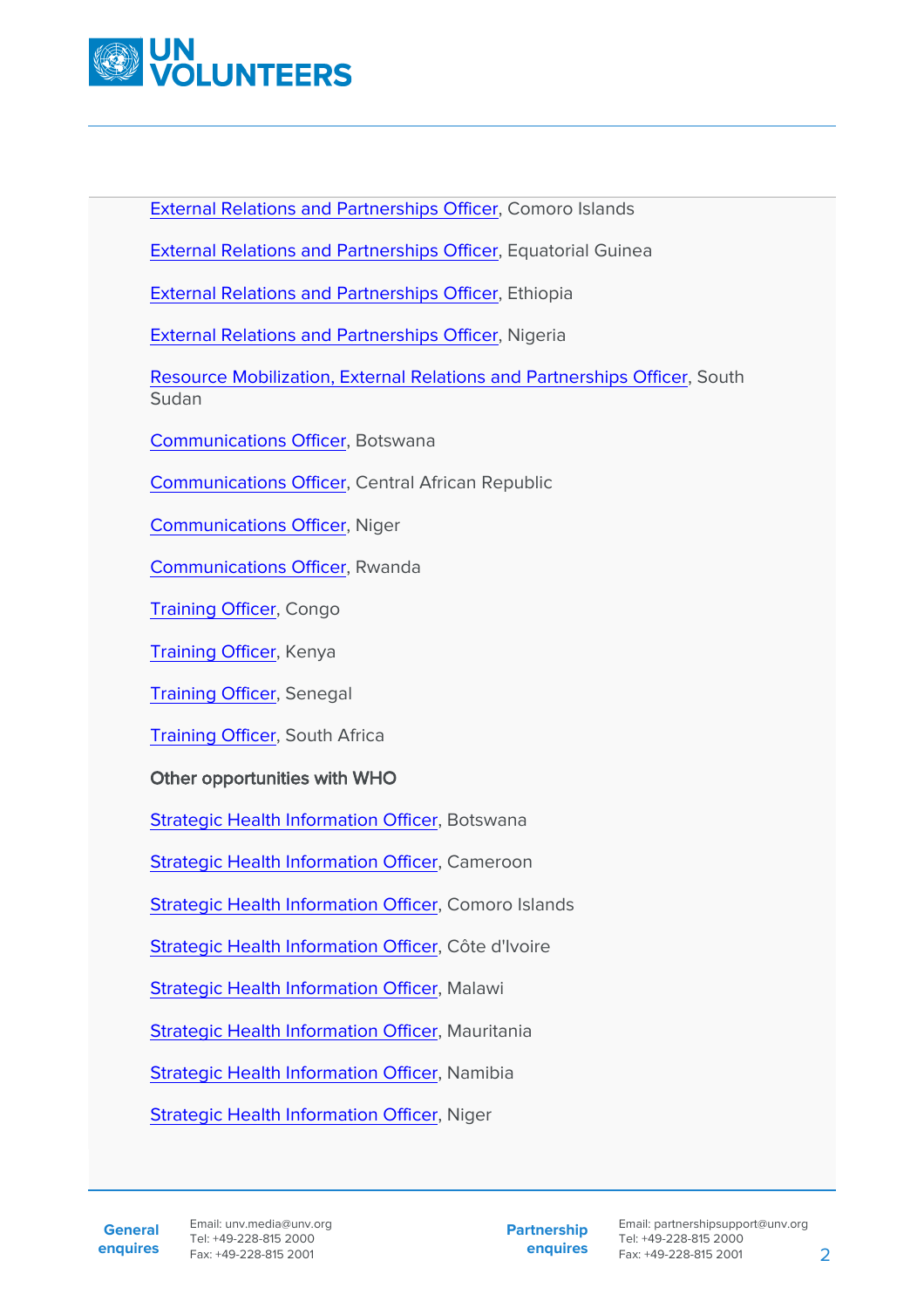

[Strategic Health Information Officer,](https://app.unv.org/opportunities/1689372989828352) Sierra Leone

[Strategic Health Information Officer,](https://app.unv.org/opportunities/1688999123580160) South Sudan

[Service Delivery System Officer](https://app.unv.org/opportunities/1688997488572672), Burkina Faso

[Service Delivery System Officer](https://app.unv.org/opportunities/1689009575042304), Cameroon

[Service Delivery System Officer](https://app.unv.org/opportunities/1689018989822208), Congo

[Service Delivery System Officer](https://app.unv.org/opportunities/1689023957935360), Côte d'Ivoire

[Service Delivery System Officer](https://app.unv.org/opportunities/1689014652953856), Democratic Republic of the Congo

[Service Delivery System Officer](https://app.unv.org/opportunities/1688945115178240), Ghana

[Service Delivery System Officer](https://app.unv.org/opportunities/1689000149452032), Malawi

[Service Delivery System Officer](https://app.unv.org/opportunities/1689012980214016), Mozambique

[Service Delivery System Officer](https://app.unv.org/opportunities/1689012225582336), Niger

[Service Delivery System Officer](https://app.unv.org/opportunities/1689001527493888), South Sudan

## **Requirements**

Candidates need to have at least three years of professional experience and reach 22 years for national UN Volunteer assignments and 27 years for international UN Volunteer assignments. This joint initiative targets nationals of the African continent, and female professionals are particularly encouraged to apply.

Languages: WHO Africa Regional Office covers 47 countries in the Sub-Saharan region and Algeria. The working languages are English, French, and Portuguese. Candidates with working knowledge of a combination of any two of these languages are highly desired.

- English and French for Benin, Burkina Faso, Cameroon, Central Africa Republic, Chad, Congo Brazzaville, Guinea Conakry, Madagascar, Mali, Rwanda, and Togo.
- English and Portuguese for Mozambique and Sao Tome and Principe.
- French and Arabic for Algeria.
- English for Eritrea, Eswatini, Gambia, Ghana, Liberia, Malawi,